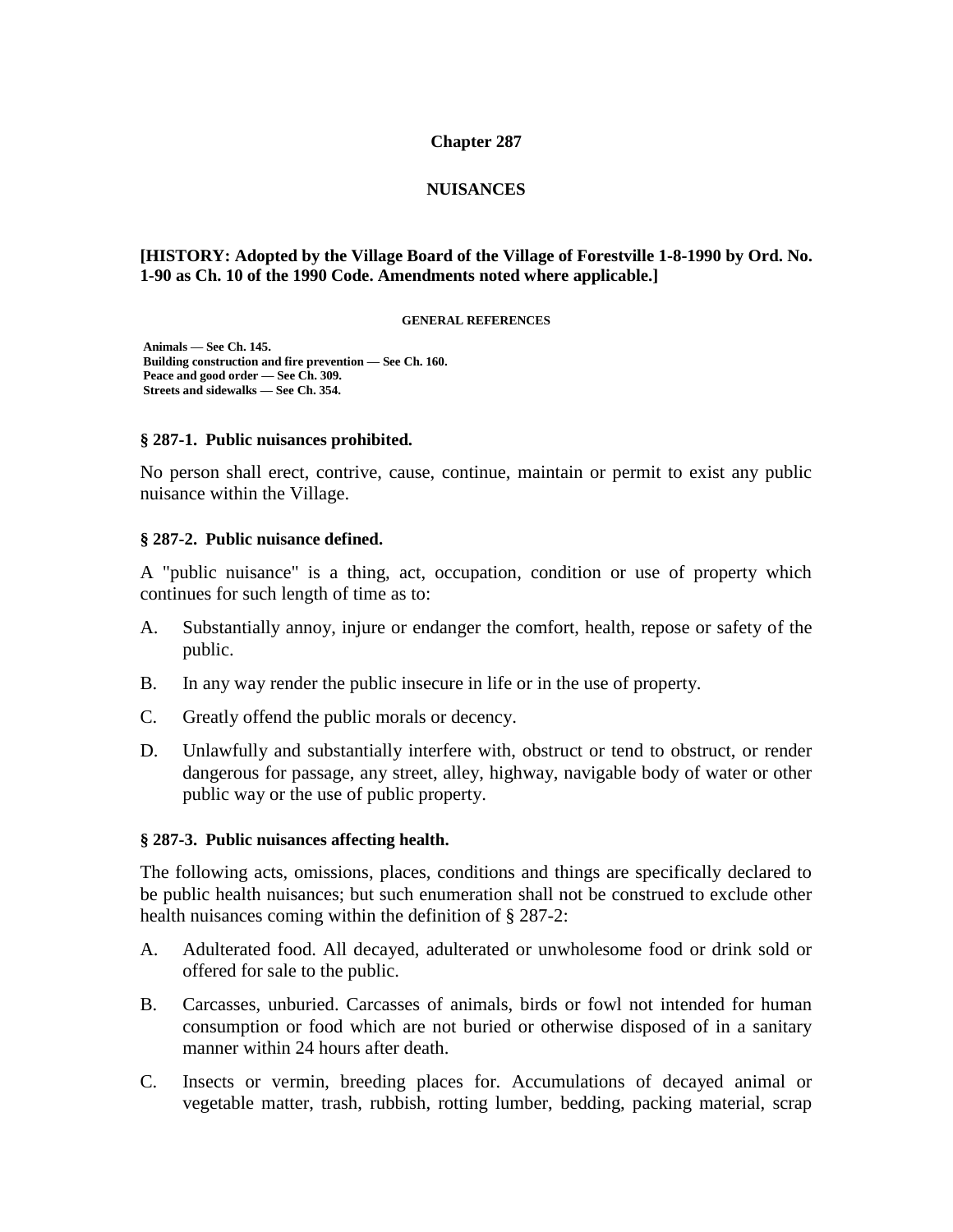metal or any material in which flies, mosquitoes, disease-carrying insects, rats or other vermin can breed.

- D. Water, stagnant. All stagnant water in which mosquitoes, flies or other insects can multiply.
- E. Privy vaults and garbage cans. Privy vaults and garbage cans which are not flytight.
- F. Weeds, noxious. All noxious weeds and other uncontrolled growth of vegetation.
- G. Pollution, water. The pollution of any public well or cistern, stream, lake, canal or other body of water by sewage, creamery or industrial wastes or other substances.
- H. Odors, noxious. Any use of property, substances or things within the Village emitting or causing any foul, offensive, noxious or disagreeable odors, gases, effluvia or stenches extremely repulsive to the physical senses of ordinary persons which annoy, discomfort, injure or inconvenience the health of any appreciable number of persons within the Village.
- I. Pollution, street. Any use of property which causes any noxious or unwholesome liquid or substance to flow into or upon any street, gutter, alley, sidewalk or public place within the Village.
- J. Pollution, air. The escape of smoke, soot, cinders, noxious acids, fumes, gases, fly ash, industrial dust or other atmospheric pollutants within the Village or within one mile therefrom in such quantities as to endanger the health of persons of ordinary sensibilities or threaten or cause substantial damage to property in the Village.
- K. Animals, loose. Any animals running at large in the Village.
- L. Abandoned wells. Any abandoned well not securely covered or secured from public use.
- M. Application, dispersal, irrigation, or land spreading of animal manures or agricultural wastes are prohibited. No person shall apply, disperse, irrigate, or land spread animal manures or agricultural wastes within the boundaries of the Village of Forestville. Any person who violates the prohibition contained in this ordinance creates a substantial threat to the public health and safety of the residents of the Village of Forestville, and accordingly, such activity shall constitute a public nuisance and will be subject o a penalty as listed in Ordinance section § 1-4. Violations and penalties.

# **§ 287-4. Public nuisances offending morals and decency.**

The following acts, omissions, places, conditions and things are specifically declared to be public nuisances offending public morals and decency; but such enumeration shall not be construed to exclude other nuisances offending public morals and decency coming within the definition of § 287-2:

A. Disorderly houses. All disorderly houses, bawdy houses, houses of ill fame, gambling houses and buildings or structures kept or resorted to for the purpose of prostitution, promiscuous sexual intercourse or gambling.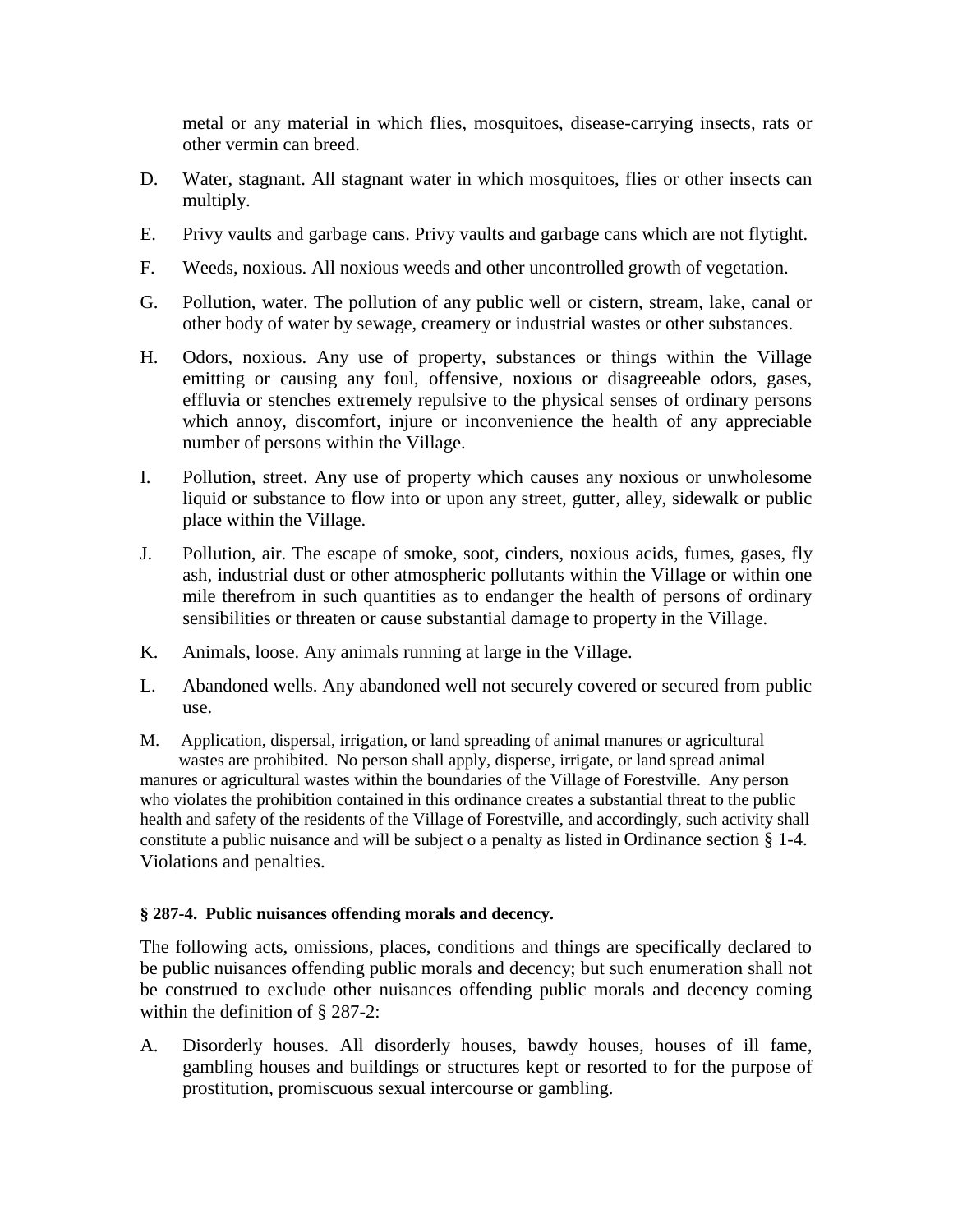- B. Gambling devices. All gambling devices and slot machines.
- C. Unlicensed sale of liquor and beer. All places where intoxicating liquor or fermented malt beverages are sold, possessed, stored, brewed, bottled, manufactured or rectified without a permit or license as provided for by the ordinances of the Village.
- D. Continuous violation of Village ordinances. Any place or premises within the Village where Village ordinances or state laws relating to public health, safety, peace, morals or welfare are openly, continuously, and repeatedly violated.
- E. Illegal drinking. Any place or premises resorted to for the purpose of drinking intoxicating liquor or fermented malt beverages in violation of state laws.

# **§ 287-5. Public nuisances affecting peace and safety.**

The following acts, omissions, places, conditions and things are declared to be public nuisances affecting peace and safety, but such enumeration shall not be construed to exclude other nuisances affecting public peace or safety coming within the definition of § 287-2:

- A. Dangerous signs, billboards, etc. All signs, billboards, awnings and other similar structures over or near streets, sidewalks, public grounds or places frequented by the public, so situated or constructed as to endanger the public safety.
- B. Illegal buildings. All buildings erected, repaired or altered in violation of Village ordinances relating to materials and manner of construction of buildings and structures within the Village.
- C. Unauthorized traffic signs. All unauthorized signs, signals, markings or devices placed or maintained upon or in view of any public highway or railway crossing which purport to be, or may be, mistaken as official traffic control devices, railroad signs or signals or which, because of their color, location, brilliance or manner of operation, interfere with the effectiveness of any such device, sign or signal.
- D. Obstruction of intersections. All trees, hedges, billboards or other obstructions which prevent persons driving vehicles on public streets, alleys or highways from obtaining a clear view of traffic when approaching an intersection or pedestrian crosswalk.
- E. Low-hanging tree limbs. All limbs of trees which project over and less than 10 feet above any public sidewalk, street or other public place.
- F. Dangerous trees. All trees which are a menace to public safety or are the cause of substantial annoyance to the general public.
- G. Fireworks. All use or display of fireworks except as provided by state laws and Village ordinances.
- H. Dilapidated buildings. All buildings or structures so old, dilapidated or out of repair as to be dangerous, unsafe, unsanitary or otherwise unfit for human use.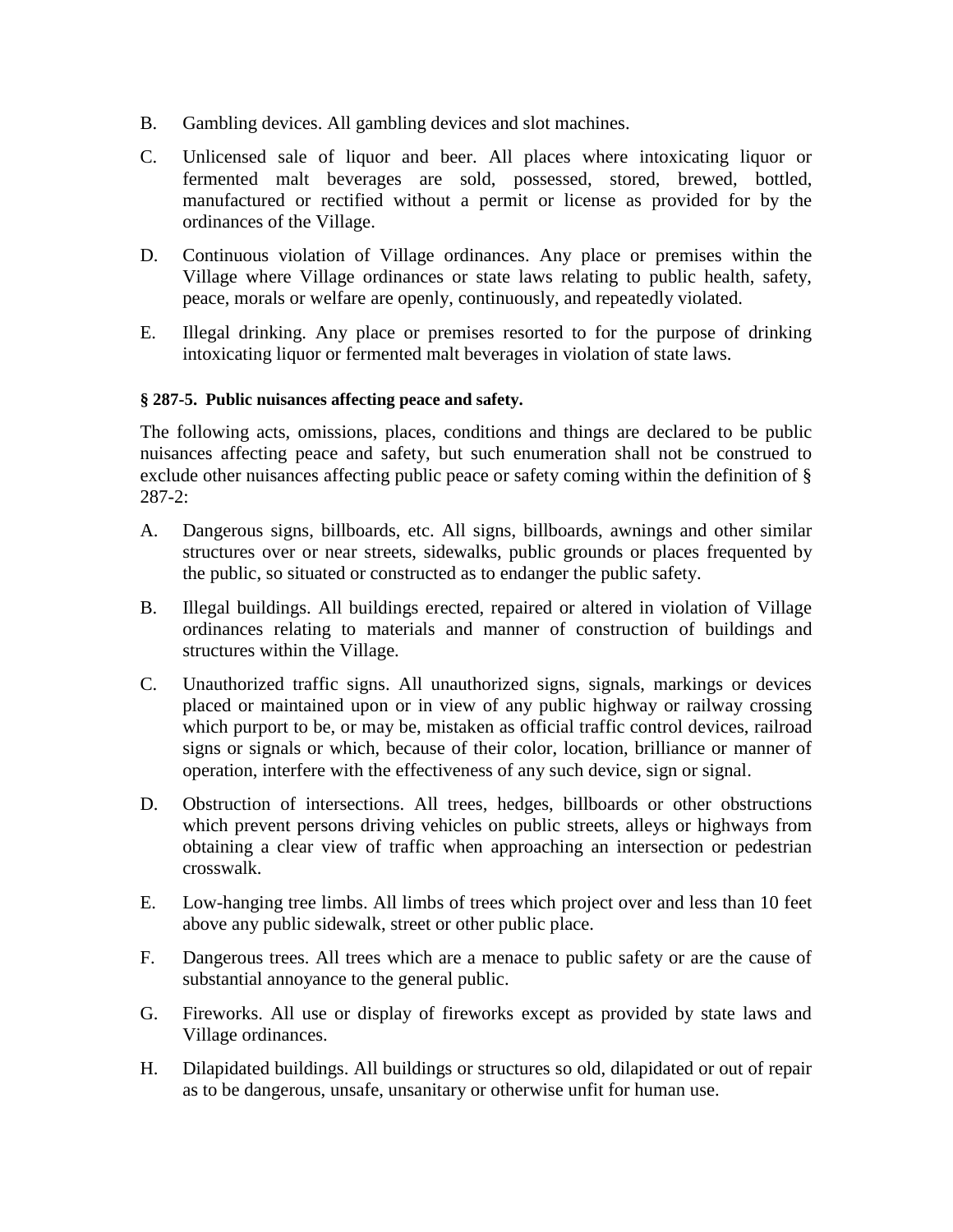- I. Low-hanging wires and cables. All wires and cables over streets, alleys or public grounds which are strung less than 15 feet above the surface thereof.
- J. Noisy animals or fowl. The keeping or harboring of any animal or fowl which, by frequent or habitual howling, yelping, barking, crowing or making of other noises, greatly annoys or disturbs a neighborhood or any considerable number of persons within the Village.
- K. Obstructions of streets; excavations. All obstructions of streets, alleys, sidewalks or crosswalks, and all excavations in or under the same, except as permitted by this Code but including those which, although made in accordance with such Code, are kept or maintained for an unreasonable or illegal length of time after the purpose thereof has been accomplished or which do not conform to the permit.
- L. Unlawful assemblies. Any unauthorized or prohibited use of property abutting on a public street, alley or sidewalk, or of a public street, alley or sidewalk which causes large crowds of people to gather, obstructing traffic and free use of the streets or sidewalks.
- M. Blighted buildings and premises.
	- (1) Premises existing within the Village which are blighted because of faulty design or construction, failure to maintain them in a proper state of repair, improper management or due to the accumulation thereon of junk or other unsightly debris, structurally unsound fences and other items which depreciate property values and jeopardize or are detrimental to the health, safety, morals or welfare of the people of the Village.
	- (2) Blighted premises contribute to conditions that are dangerous to the public health, safety, morals and general welfare of the people; the conditions necessitate excessive and disproportionate expenditure of public funds for public health and safety, crime prevention, fire protection and other public services; such conditions cause a drain upon public revenue and impair the efficient and economical exercise of governmental functions in such areas.
	- (3) Elimination of blighted premises and prevention of blighted premises in the future is in the best interest of the citizens and shall be fostered and encouraged by this section. It is essential to the public interest that this section be liberally construed to accomplish such purposes.
- N. Ice on sidewalks. All ice not removed from public sidewalks within 24 hours after it has ceased to fall thereon.

# **§ 287-6. Nondomestic animals prohibited.** 1

l

Nondomestic animals are prohibited in the Village (horses, calves, chickens, etc.), except as provided by conditional use permit.

<sup>1</sup>. **Editor's Note: Added at time of adoption of Code (see Ch. 1, General Provisions, Art. II).**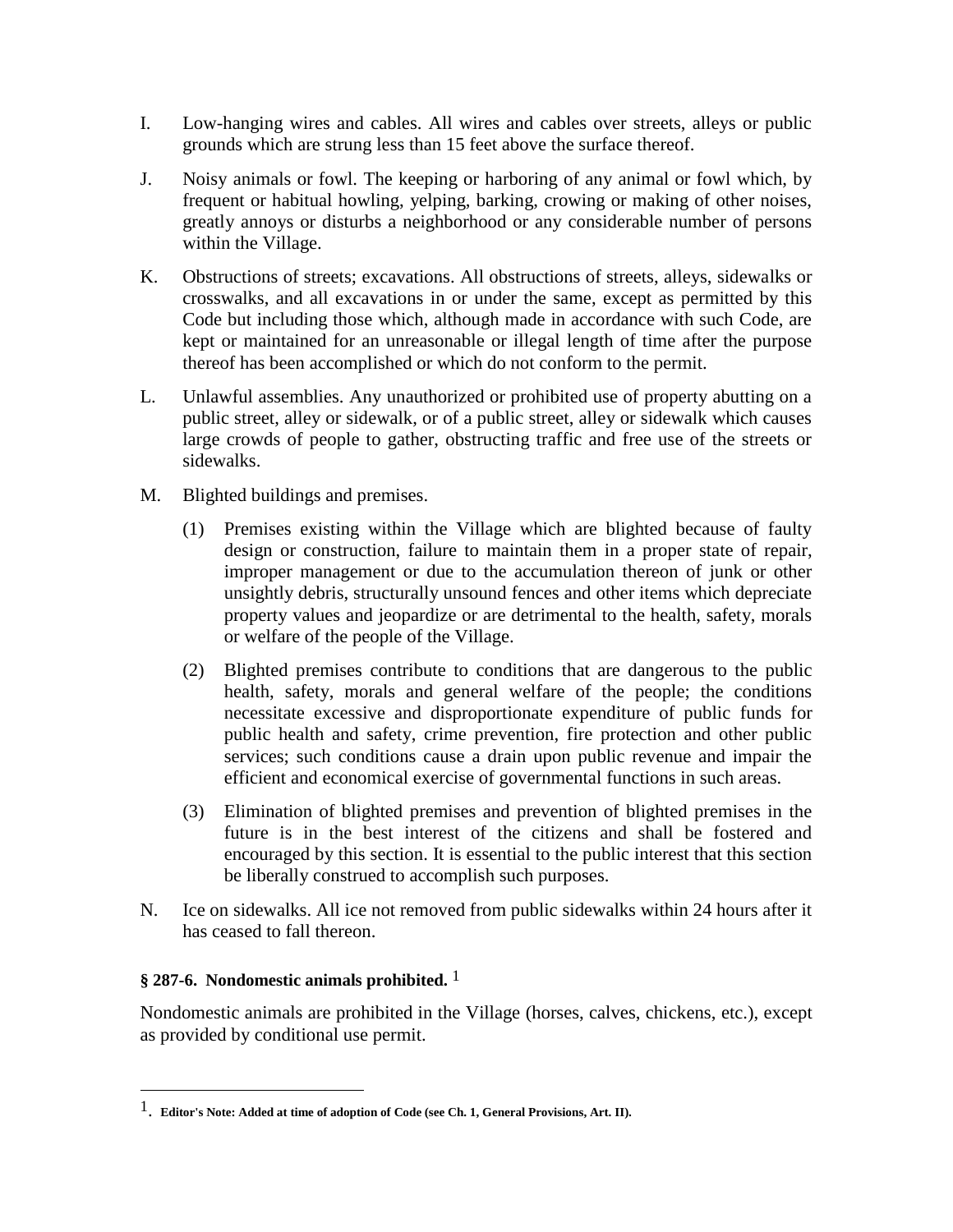### **§ 287-7. Junk and junked vehicles; recreational equipment; firewood.**

- A. Public nuisances declared. The following are hereby declared to be public nuisances wherever they may be found within the Village:
	- (1) Any motor vehicle, truck body, tractor or trailer as enumerated in Subsections C and D below and defined in Subsection B below.
	- (2) Any junk stored contrary to Subsection E below.
	- (3) Any recreational equipment stored contrary to Subsection D below.2
	- (4) Any firewood used or stored contrary to Subsection F below.
- B. Definitions. The following words, phrases and terms used in this section shall be interpreted as follows:

DISASSEMBLED, INOPERABLE, JUNKED OR WRECKED MOTOR VEHICLES, TRUCK BODIES, TRACTORS, TRAILERS — Motor vehicles, truck bodies, tractors or trailers in such state of physical or mechanical ruin as to be incapable of propulsion or being operated upon the public streets or highways.

JUNK — Worn out or discarded material of little or no value including, but not limited to, household appliances or parts thereof, tools, discarded building materials or any other unsightly debris, the accumulation of which has an adverse effect upon neighborhood or Village property values, health, safety or general welfare.

MOTOR VEHICLE — As defined in § 340.01(35), Wis. Stats.

UNLICENSED MOTOR VEHICLES, TRUCK BODIES, TRACTORS OR TRAILERS — Motor vehicles, truck bodies, tractors or trailers which do not bear lawful current license plates.

- C. Storage of inoperable vehicles, etc.
	- (1) Restricted. No person shall accumulate, store or allow any disassembled, inoperable, junked or wrecked motor vehicles, truck bodies, tractors or trailers in the open upon any public or private property within the Village for a period exceeding 72 hours.
	- (2) Exceptions. Any business engaged in automotive sales or repair located in a properly zoned district may retain no more than three disassembled or wrecked vehicles in the open for a period not to exceed 30 days, after which such vehicles shall be removed.
- D. Storage of unlicensed vehicles, etc.

l

(1) Restricted. No person shall accumulate, store or allow any unlicensed motor vehicle, truck body, tractor or trailer in the open upon any public or private property within the Village for a period exceeding 72 hours.

<sup>2</sup>. **Editor's Note: Amended at time of adoption of Code (see Ch. 1, General Provisions, Art. II).**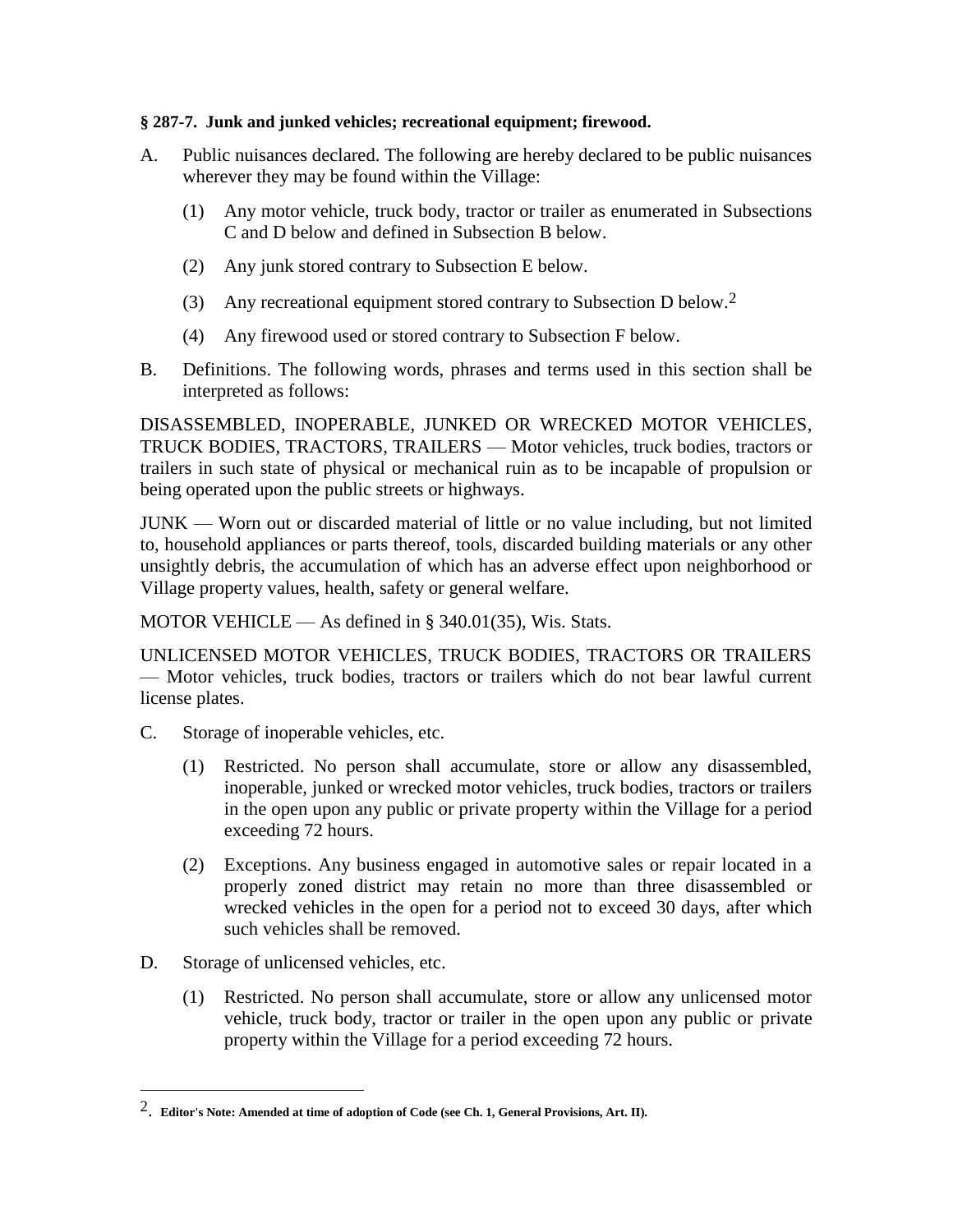- (2) Exceptions.
	- (a) Any business engaged in the sale, repair or storage of such unlicensed vehicles in a properly zoned district.
	- (b) Garden tractors and mowers may be stored in the rear yard not less than three feet from the property line.
- E. Storage of junk prohibited. No person shall accumulate, store or allow any junk outside of any building on any public or private real estate located within the Village, unless properly screened.
- F. Storage of firewood. No person shall store firewood on any residential premises, except for use on the premises. No firewood pile may be located within the front setback or within three feet of any side or rear property line.

# **§ 287-8. Abatement of public nuisances.**

- A. Inspection of premises.
	- (1) Whenever a complaint is made to the Village President that a public nuisance exists within the Village, he shall promptly notify the Building Inspector, who shall immediately inspect or cause to be inspected the premises complained of and shall make a written report of his findings to the Village President. Whenever practicable, the inspecting officer shall cause photographs to be made of the premises and shall file same in the office of the Village Clerk.
	- (2) If the inspecting officer shall be refused entry or if the building is unoccupied, the inspecting officer may make application to the judge of any court of general jurisdiction in the county, stating the facts in the case, and such court shall thereupon issue a special inspection warrant directed to an appropriate law enforcement official commanding him to take sufficient aid and to be accompanied by the inspecting officer in making the inspection specified in Subsection A(1) above.
	- (3) A special inspection warrant shall not be required when, in the opinion of the inspecting officer, an emergency situation exists because of great and immediate danger to the public health, safety, peace, morals or decency.
- B. Summary abatement.
	- (1) Notice to owner. If the inspecting officer determines that a public nuisance exists within the Village and that there is great and immediate danger to the public health, safety, peace, morals or decency, the Village President may direct the Building Inspector to serve notice on the person causing, permitting or maintaining such nuisance or upon the owner or occupant of the premises where such nuisance is caused, permitted or maintained and to post a copy of such notice on the premises. Such notice shall direct the person causing, permitting or maintaining such nuisance or the owner or occupant of the premises to abate or remove such nuisance within 24 hours and shall state that unless such nuisance is so abated, the Village will cause the same to be abated